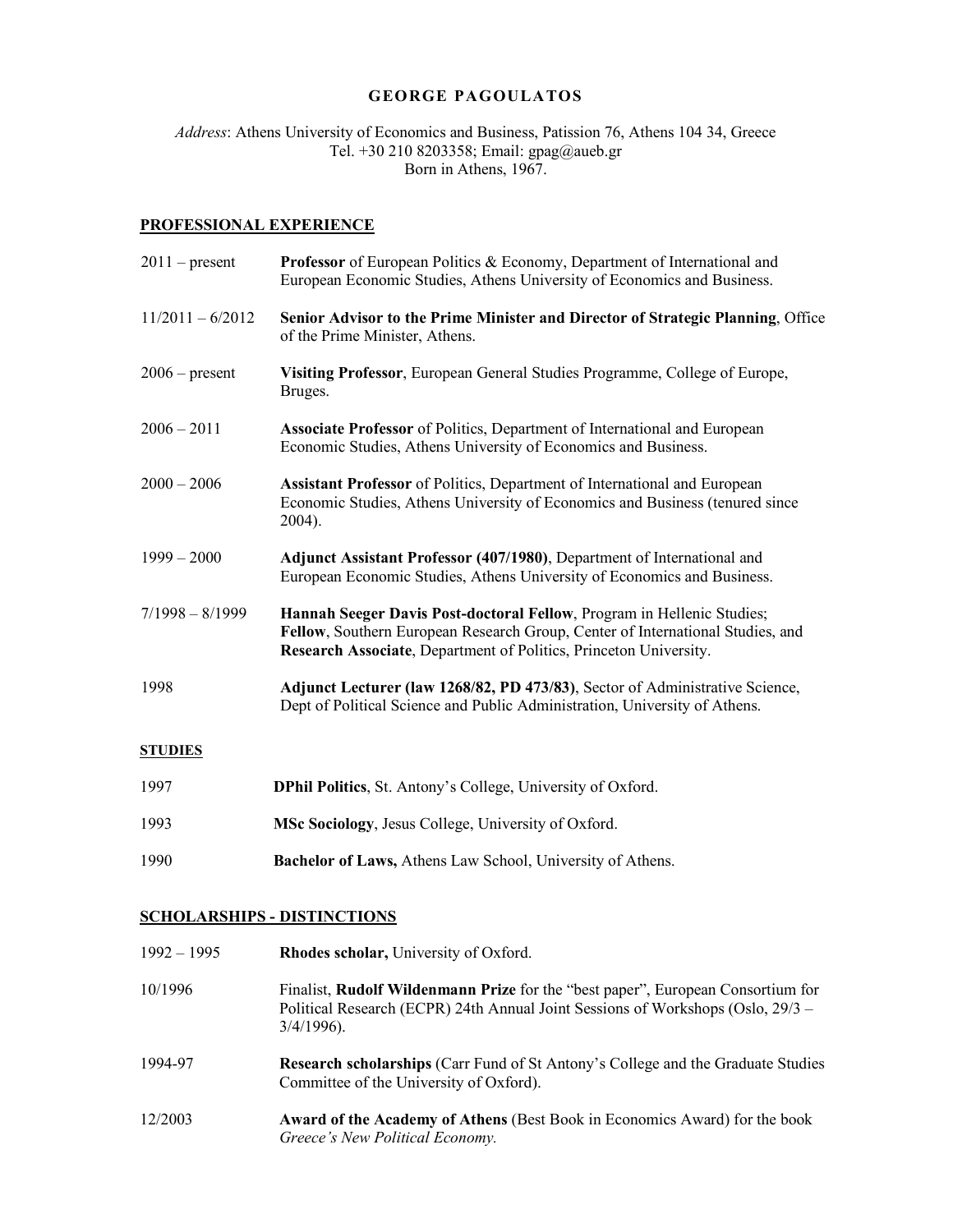2002-2006 Member (scientific partner for AUEB) of the only social science research project ("Domestic Structures and European Integration –DOSEI) (European Commission RTD project) nominated for the **European Union Descartes Research Prize 2006**.

### **FIELDS OF RESEARCH**

EU and comparative political economy; public policy; Southern Europe; Greece and Eurozone economic crisis; political economy of banking and finance; privatization and regulatory reform; governance in the European Union; civil society.

### **TEACHING**

- Undergraduate: *Political Economy of the European Union*, *Comparative Politics and Government*, *Political Economy of Contemporary Capitalism*, *Introduction to Politics and Government*.
- Postgraduate: *Politics of European Integration*; *Politics of European Economic Policies*; *Politics and Institutions in the EU; Political Economy of the European Union*; *Economic Governance and Democracy in the EU; Political aspects of European economic policies.*

#### **ACTIVITIES** (non-exhaustive list)

- Member of the High Council, European University Institute (EUI) Florence (2010-present).
- Academic Fellow, European Policy Centre (EPC), Brussels (2012-present)
- Senior Research Fellow, Hellenic Foundation of European and Foreign Policy (ELIAMEP) (2006present).
- Regular columnist, Sunday edition of main centrist daily newspaper *Kathimerini* (2007-present) (over 100 articles)*.*
- Member of the Governing Board: Centre of Planning and Economic Research (KEPE) (2002-4); State Scholarship Foundation (2010-2011); University Association for European Studies (EUSA-Greece) (2006-present).
- Member of the Editorial Board: *South European Society and Politics* (2004-present); *Hellenic Studies/Etudes Helleniques* (2009-present); *Greek Review of Political Science* (2000-2011).
- Member of the Academic Advisory Board: National School of Public Administration (2001-4); Hellenic Centre for European Studies (EKEM) (2005-6); Fellow of the Greek Centre of European Studies and Research (EKEME) (2007-present)
- Member of the Greek Government's Council of Economic Advisors (SOE) (2002-4).

### **RESEARCH PROJECTS** (non-exhaustive list)

- "Politics, Labour, Regulation and Performance: Lessons from the Privatization of the Greek Telecom", competitive research project of the Hellenic Observatory, European Institute, London School of Economics (2009-2010) (scientific coordinator with N. Zahariadis).
- "Study on Social Impact of Globalization in the EU (SIMGLOBE)" (VC 2005/0228), European Commission DG Employment, Social Affairs and Equal Opportunities (2005-2006) (Coordinator CEPS).
- "Efficient and Democratic Governance in a Multi-Level Europe", *Connecting Excellence on European Governance (CONNEX)*, Network of Excellence (European Commission 6FP, 2004-8) (43 partner academic institutions from Europe; national representative for Greece).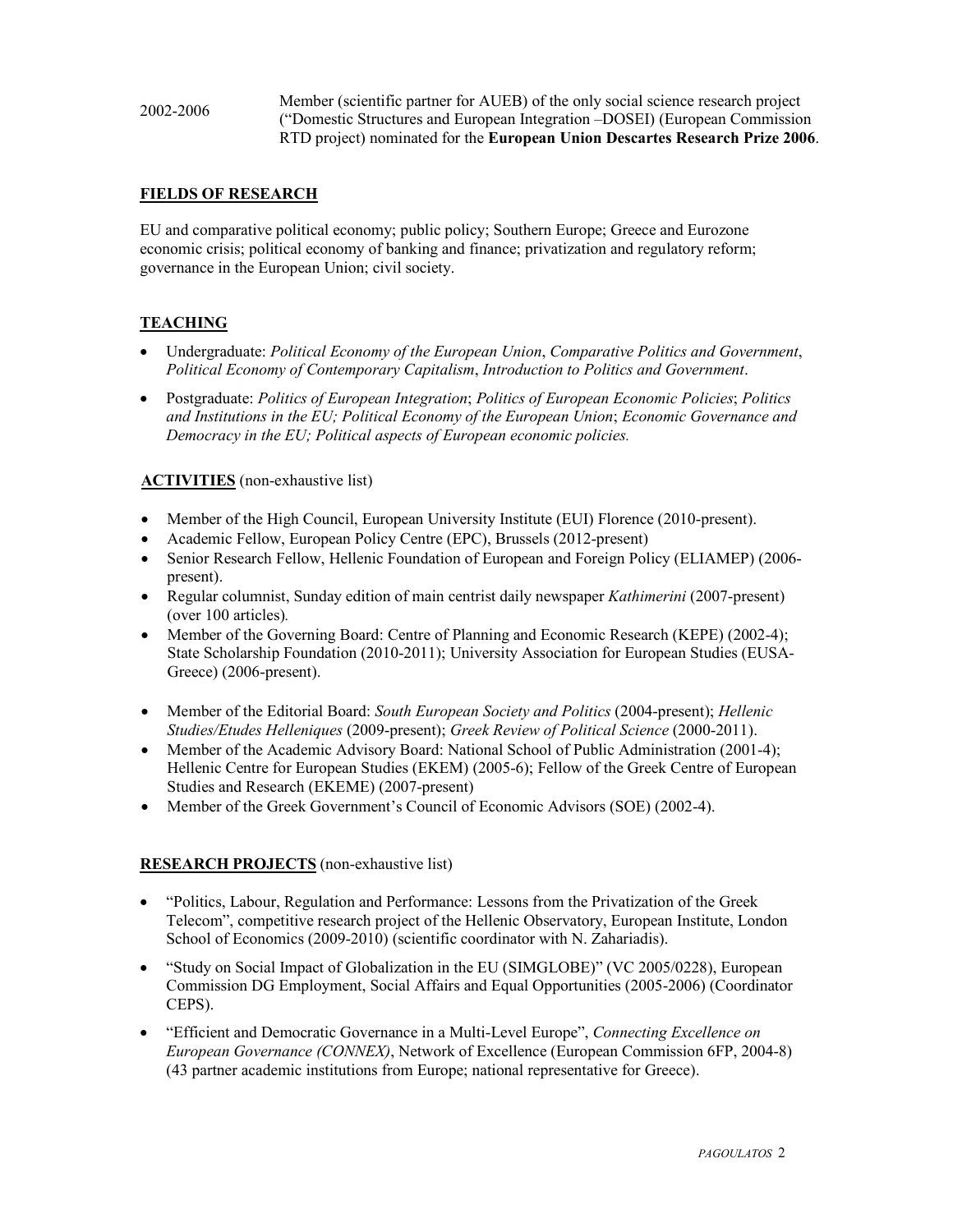- "Domestic Structures and European Integration.A multi-stage two-level analysis of the constitution building in the European Union" (DOSEI) (European Commission RTD project, 2002-6; partner) *(nominated for the European Union Descartes Research Prize 2006).*
- "Research Project on University Education in Greece", ELIAMEP (2005-6).
- "Ministerial Elites in Southern Europe, 1950-2000" (South European Research Group, Dept of Politics, Princeton University: project co-director and coordinator for Greece) (2000-1).

# **REFEREEING**

Oxford University Press (book manuscripts), Palgrave Macmillan (book manuscript), West European Politics, European Journal of Political Research, Journal of Common Market Studies, Comparative European Politics, South European Society and Politics, Public Administration, Social Science Quarterly, Journal of Political Ideologies, European Journal of Political Economy, Current Politics and Economics of Europe, Industrial Relations Journal, Greek Review of Political Science.

External evaluator, European Commission, FP5-FP6-FP7.

External examiner of Ph.D. theses (LSE, Trinity College, Dublin).

**ACADEMIC CITATIONS** (excluding self-citations, excluding Greek).

Over 200 (including working/discussion papers).

### **MEDIA**

- Interviewed and quoted extensively in the international press (*Financial Times, New York Times, Washington Post, Wall Street Journal, International Herald Tribune, Le Monde, Time, Associated Press, Reuters, AFP, Guardian, Spiegel, Repubblica, Handelsblat, O Globo, Kurier, Der Standard, El Periodico, Irish Times, Hurriyet, La Vanguardia, Presseurop, Politiken, China Times, Kyodo, Foreign Policy*, etc.
- Interviewed extensively on international radio and television (BBC, BBC World, Al Jazeera, Reuters, Sky News, etc).
- Interviewed and quoted extensively in the Greek press, television and radio.

### **PUBLICATIONS**

### *BOOKS*

- 1. *From Stagnation to Forced Adjustment: Reforms in Greece, 1974-2010*, edited by S. Kalyvas, G. Pagoulatos and H. Tsoukas, London and New York: Hurst/ Columbia University Press (forthcoming 2012).
- 2. *The Anatomy of the Crisis* (with T. Veremis, S. Kalyvas, T. Couloumbis, L. Tsoukalis, and H. Tsoukas), Athens: Skai 2011 (selected articles from *Kathimerini* –in Greek).
- 3. *The National Bank of Greece, 1940-2000*, NBG Historical Archives, Athens 2006, pp. 512 (in Greek).
- 4. *The Last Greek Presidency: Greece in European Integration and the Four Greek Presidencies of the EU* (with S. Blavoukos), Athens: Papazissis 2004, pp. 335 (in Greek).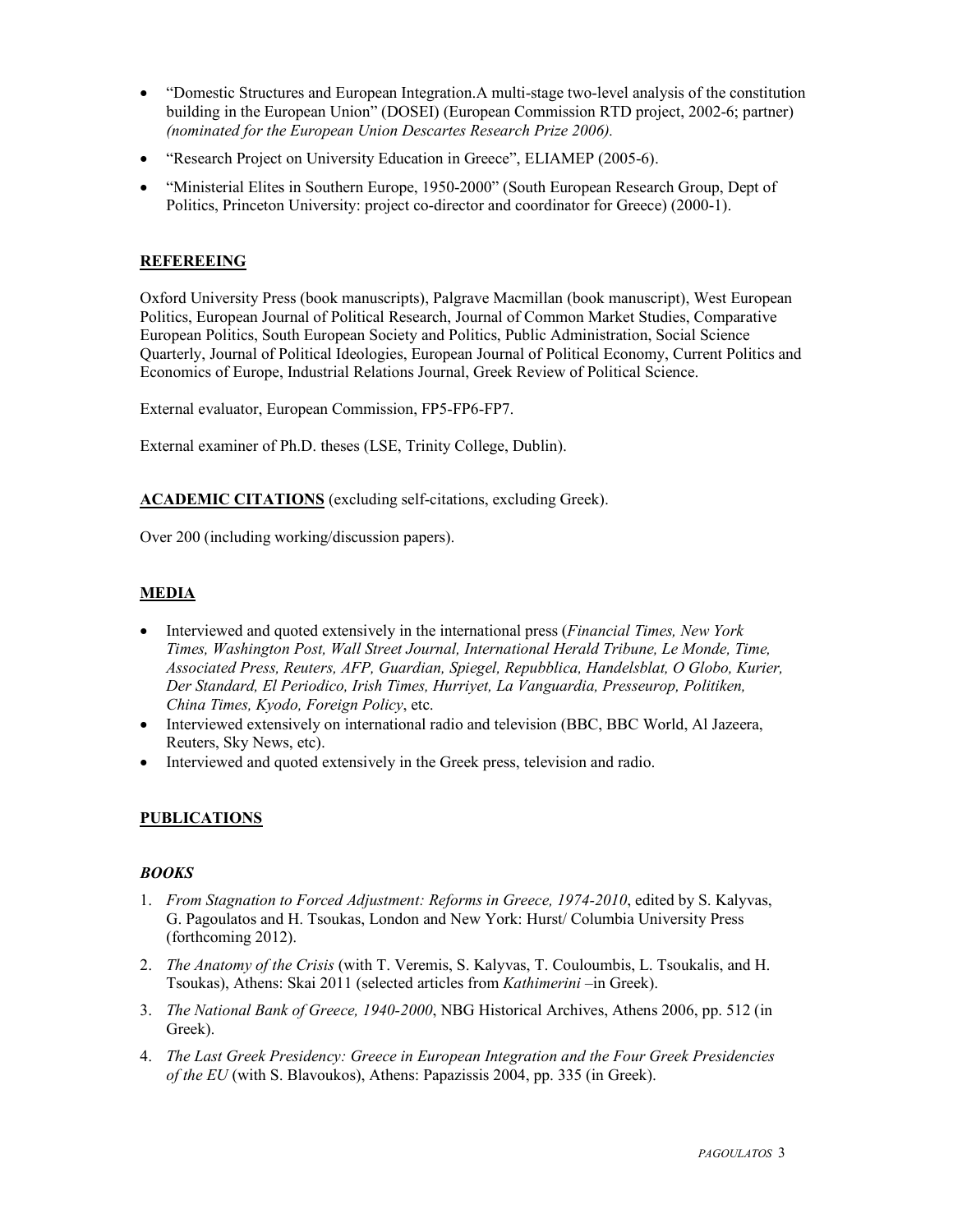- 5. *Greece's New Political Economy: State, Finance and Growth from Postwar to EMU*, London and New York: Oxford St.Antony's Series, Palgrave Macmillan 2003, pp.272 (Academy of Athens award).
- 6. *UK/Greece: New Look at Relations* (editor and concluding chapter), Athens: ELIAMEP, LSE & British Council, 2001, pp.121.

#### *ARTICLES IN REFEREED JOURNALS*

- 1. "Accounting for Coalition Building in the European Union: Budget Negotiations and the South", *European Journal of Political Research*, 50(4), 2011, 559-581 (with S. Blavoukos).
- 2. "The Return of the Greek Patient: Greece and the 2008 Global Financial Crisis", *South European Society and Politics*, 14(1), March 2009, pp. 35-54 (with C. Triantopoulos) (SESP top-3 downloaded article for 2010).
- 3. "The Limits of EMU Conditionality: Fiscal Adjustment in Southern Europe", *Journal of Public Policy*, 28/2, 2008, 229-253 (with S. Blavoukos).
- 4. "'Enlargement Waves' and Interest Group Participation in the EU Policy-Making System: Establishing a framework of analysis", *West European Politics* 31/6, 2008, pp. 1147-1165 (with S. Blavoukos).
- 5. "Negotiating in Stages: National Preferences and the Reform of the Stability and Growth Pact", *European Journal of Political Research* , 47, 2008, pp. 247-267 (with S. Blavoukos).
- 6. "A President for the European Union: A New Actor in Town?" *Journal of Common Market Studies,* 45/2, June 2007, pp. 231-52 (with S. Blavoukos and D. Bourantonis).
- 7. "The Politics of Privatization in Greece: Redrawing the Public-Private Boundary", special issue on "The Challenge of Modernization: Politics and Policy in Greece", ed. K. Featherstone, *West European Politics* 28/2, March 2005, pp. 359-81.
- 8. "Civil Society and Citizenship in postwar Greece" (with N. Mouzelis) *Greek Review of Political Science*, 22, December 2003, pp. 5-29.
- 9. "Believing in National Exceptionalism: Ideas and Economic Divergence in Southern Europe", *West European Politics* 27/1, January 2004, pp. 43-68.
- 10. "Financial Interventionism and Liberalization in Southern Europe: State, Bankers, and the Politics of Disinflation", *Journal of Public Policy*, Cambridge University Press, 23/2, 2003, pp. 171-199*.*
- 11. "A Medium Country's Middle-of-the-Road Success: The 2003 Greek Presidency of the European Union", *South European Society and Politics,* 8/3, Winter 2003, pp. 145-162 ( with S. Blavoukos).
- 12. "EMU and the New Stabilization State: Demand Disturbances and Asymmetric Responses", *Current Politics and Economics of Europe*, 13(1), 2004, pp. 1-16 (with T. Pelagidis).
- 13. "The Enemy Within: Intragovernmental Politics and Organizational Failure in Greek Privatization", *Public Administration*, 79/1, 2001, pp.125-146.
- 14. "European Banking: Five Modes of Governance", *West European Politics*, 22/1, January 1999, pp. 68-94.
- 15. "Strength Without Independence: Central Bank and the Politics of Greek Financial Deregulation", *Current Politics and Economics of Europe*, 9(3), 2000, pp. 339-359.
- 16. "Economic Adjustment and Financial Reform: Greece's Europeanization and the Emergence of a Stabilization State", *South European Society and Politics*, 5(2), 2000, pp.191-214.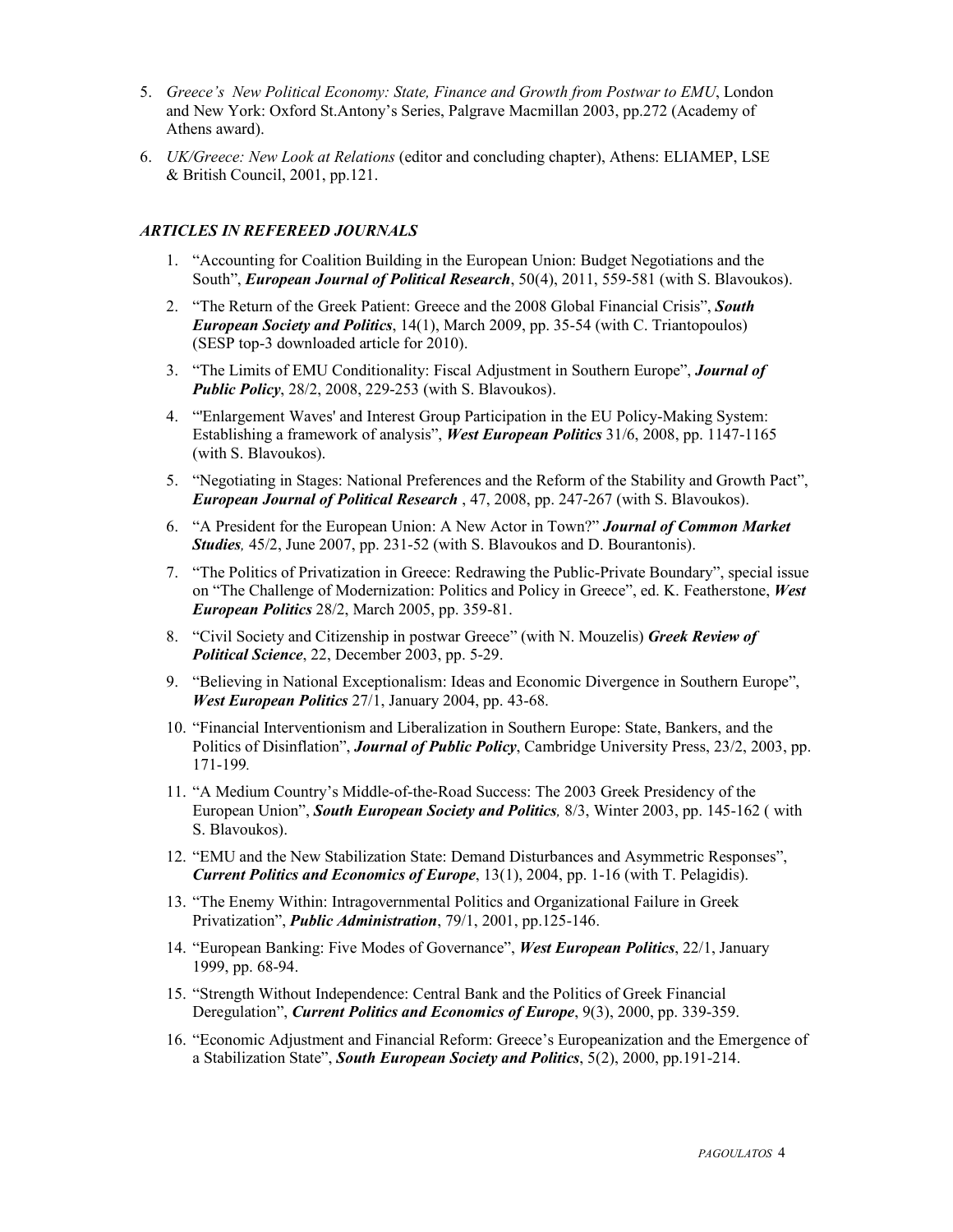- 17. "The Politics of Industrial Privatization: Spain, Portugal and Greece in a European Perspective", *Rivista Trimestrale di Diritto Pubblico*, 3, October 1999, pp.613-662 (with V. Wright).
- 18. "Governing in a Constrained Environment: Policy Making in the Greek Banking Deregulation and Privatisation Reform", *West European Politics*, 19/4, October 1996, pp.744-769 (paper short-listed for the 1996 ECPR "best paper" Rudolf Wildenmann Prize)
- 19. "Ideas, Institutions and Interests in Public Policy: The Case of European Economic Policies", *Greek Review of Political Science*, 13, May 1999, pp.45-82 (in Greek).
- 20. "Privatization as European Regulatory (or Distributive?) Policy: An Approach of Theoretical Realism", *Greek Review of Administrative Science*, 6, June 2000, pp.37-65 (in Greek).
- 21. "Rational Choice, Positive Sum Games, and the Emergence of Cooperation", *Review of Social Research*, 100 (3/1999), pp.143-72 (in Greek).
- 22. "Public Opinion Stances vis-à-vis Capital Punishment", *Greek Review of Criminology*, 5- 10, 1993, pp. 183-224 (in Greek).

### *BOOK CHAPTERS*

- 1. "Italy and Greece: Financial Crisis as Sovereign Debt Crisis" (with L. Quaglia), in I. Hardie and D. Howarth (eds) *Market-Based Banking, Varieties of Financial Capitalism and the Financial Crisis*, Oxford, Oxford University Press (book proposal under final review).
- 2. "The EU and the Political Economy of the Greek State", in K. Featherstone (ed.) *Changing Conceptions of Europe in Modern Greece*, London, LSE, forthcoming 2012.
- 3. "Multilevel Governance in the European Union" (with L. Tsoukalis), in E. Jones, A. Menon and S. Weatherill (eds) *Handbook on the European Union*, Oxford and New York, Oxford University Press, forthcoming 2012.
- 4. "Τhe Political Economy of Forced Reform: Reflections on the 2010 Greek Economic Adjustment Program", in Kalyvas, Pagoulatos and Tsoukas (eds.) *From Stagnation to Forced Adjustment: Reforms in Greece*, 1974-2010, London and New York: Hurst/ Columbia University Press, forthcoming 2012.
- 5. "Europe othered, Europe enlisted, Europe possessed: Greek public intellectuals and the European Union" (with X. Yataganas), in J. Lacroix and K. Nikolaidis (eds) *European Stories: How National Intellectuals Debate Europe*, Oxford and New York, Oxford University Press, 2010, pp.183-202.
- 6. "Latecomer, uphill adjustment: the Bank of Greece", in K. Dyson and M. Marcussen (eds) *The Changing Central Banks in the Age of the Euro. Europeanization, Convergence and Power*, Oxford and New York, Oxford University Press, 2009, pp.161-181.
- 7. "Regulating Financial Capitalism: the EU's global responsibility", in Roger Liddle (ed.) After *the Crisis: A new socio-economic settlement for the EU*, London, Policy Network, 2009, pp. 31-43.
- 8. "Grèce", in Y. Bertoncini, T. Chopin, A. Dulphy, S. Kahn, A. Levade, C. Manigand (eds), *Dictionnaire Critique de l' Union Européenne*, Paris, Armand Colin, 2008.
- 9. "Some Thoughts on the 2008 Riots in Greece", in S. Economides and V. Monastiriotis (eds) *The Return of Street Politics? Essays on the December Riots in Greece*, London, Hellenic Observatory, 2009, pp. 45-48.
- 10. "Public Administration, political system, economy: the structural constraints", in T.Giannitsis (ed.) *Greek Economy: Crucial Issues of Economic Policy*, Athens, Alpha Bank Historical Archives, 2008, pp. 211-222 (in Greek).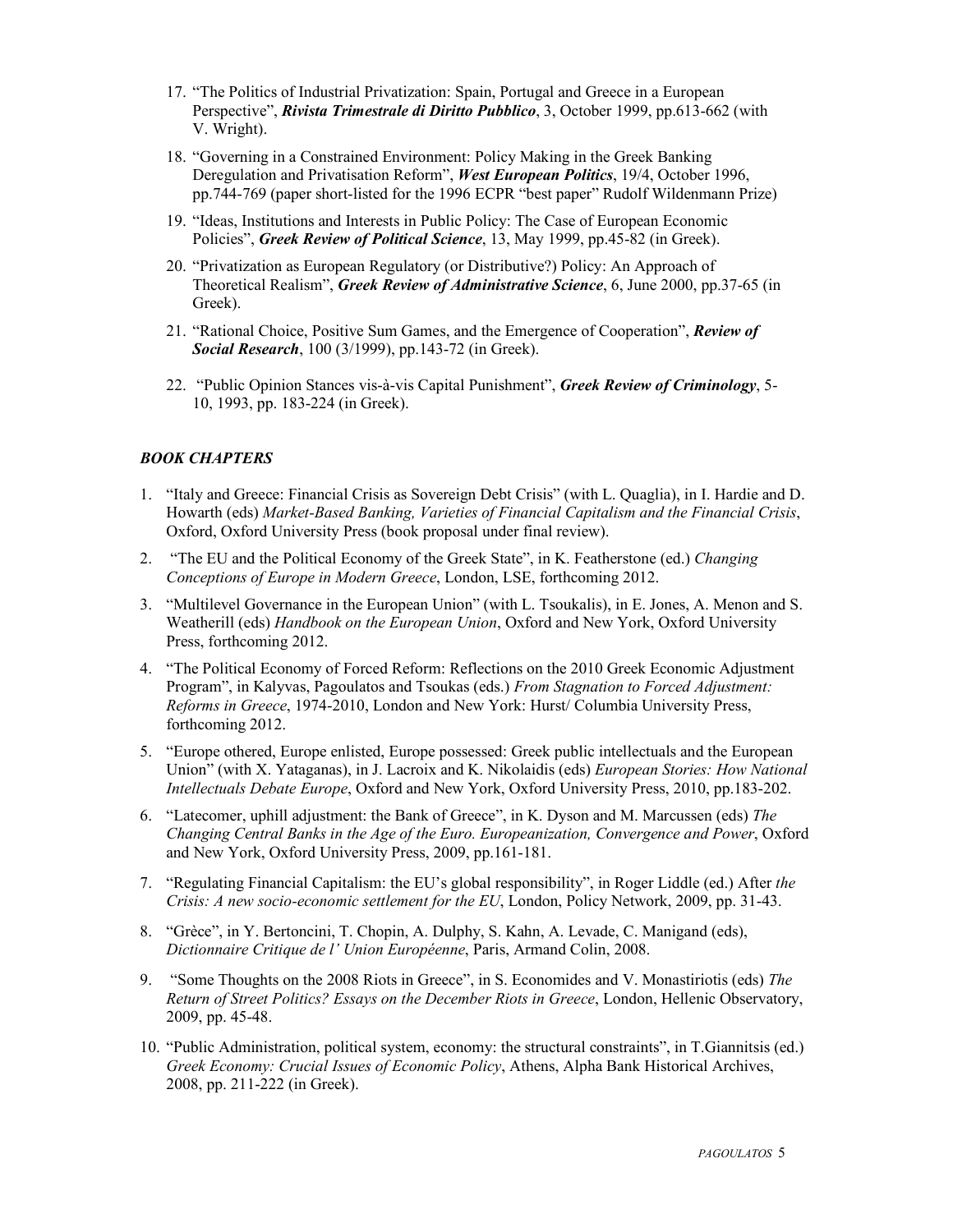- 11. "Greece in the European Union: the acquis of Europeanization" (with S. Blavoukos), in Ν. Maravegias and T. Sakellaropoulos (eds) *European Integration and Greece: Economy, Society, Policies*, Athens, Dionikos 2007, pp. 47-70 (in Greek).
- 12. "Europeanisation as Socio-Economic Change: Lessons from Greece's EU Membership", pp. 131- 148 in: Kabaalioglu, Haluk, Muzaffer Dartan, M. Sait Akman and Cigdem Nas (eds.), *Europeanisation of South-Eastern Europe: Domestic Impacts of the Accession Process*, Turkish University Association for European Community Studies (TUNAECS) and the European Community Institute at Marmara University - Istanbul, Turkey, 2005, pp.131-148.
- 13. "Greece: Overcoming Negative Stereotyping" (with S. Blavoukos), in T. König and S. Hug (eds) *The Politics of the 2004 EU Intergovernmental Conference*, London: Routledge/ECPR, 2006.
- 14. "Portugal: in Quest for a New Role" (with S. Blavoukos), in T. König and S. Hug (eds) *The Politics of the 2004 EU Intergovernmental Conference*, London: Routledge/ECPR, 2006.
- 15. "Cyprus: Under the Shadow of the Inter-Communal Conflict" (with S. Blavoukos), in T. König and S. Hug (eds) *The Politics of the 2004 EU Intergovernmental Conference*, London: Routledge/ECPR, 2006.
- 16. "State and financial system from the postauthoritarian period to the EMU", in Bitros G. and Κ. Prodromidis (eds) *Institutions, Politics and the Economy in Greece, 1950-2000*, *Economic Policy Studies,* EMOP, Athens, 2005.
- 17. "The US in the Era of Unilateralism: The Domestic Sources of G.W. Bush's Foreign Policy", in S. Dalis (ed.) *Transatlantic Relations: Cooperation or Competition?* Αthens: Papazissis 2004, pp. 117-138 (in Greek).
- 18. "Civil Society and Citizenship in Postwar Greece" (with N. Mouzelis), in F. Birtek and Th. Dragona C. (eds) *Citizenship and the Nation State in Greece and Turkey*, Abington and New York: Routledge, 2005, pp.87-103 (also published in Greek by Alexandreia) (revised version of article on the *Greek Review of Political Science*).
- 19. "A Comprehensive Reform Agenda: Report and Conclusions on the Conference Proceedings", in G. Pagoulatos (ed.) *UK/Greece: New Look at Relations*, Athens: ELIAMEP, LSE & British Council (2001), pp.73-100.
- 20. "Policy Paradigms, Convergence and Divergence: Lessons from the European South ", in E. Katsoulis (ed.) *The New Social Democracy. Policies, Institutions and Organizational Structures*, Athens: Papazissis 2002, pp. 231-63 (in Greek).
- 21. "The Scientific Contribution of Professor Pan Yotopoulos (in the eyes of a political scientist)", in *Towards a Third Way in Agriculture and Development. Minutes of Conference in Honor of Professor P.A. Yotopoulos*, Athens: National Foundation of Agricultural Research, 2002, pp.9- 16 (in Greek).
- 22. "Perceptions of Governance in Greek State Retreat: Implementing Policy Change against Policy-Making Persistence", in Beate Kohler-Koch and Rainer Eising (eds) *The Transformation of Governance in the European Union*, London and New York: Routlege 1999, pp. 189-207.
- 23. "The Six Syndroms of Structural Adjustment or What Greek Privatization Can Teach", in Achilleas Mitsos and Elias Mossialos (eds.) *Contemporary Greece and Europe*, Aldershot, Sidney, Singapore and Brookfield USA: Ashgate 2000, pp.223-242.
- 24. "The Politics of Industrial Privatization: Spain, Portugal and Greece in a European Perspective" (with V. Wright), in Heather Gibson (ed.) *Economic Transformation, Democratization and Integration into the European Union: Southern Europe in Comparative Perspective*, Basingstoke: Palgrave Macmillan 2001, pp. 231-273.
- 25. "The Greek Banking System and its Deregulation: History, Structure and Organisation in a European Context", in Kostas Kostis (ed.), *Modern Banking in the Balkans and West European Capital in the 19th and 20th Centuries*, Aldershot: Ashgate 1999, pp. 98-133.